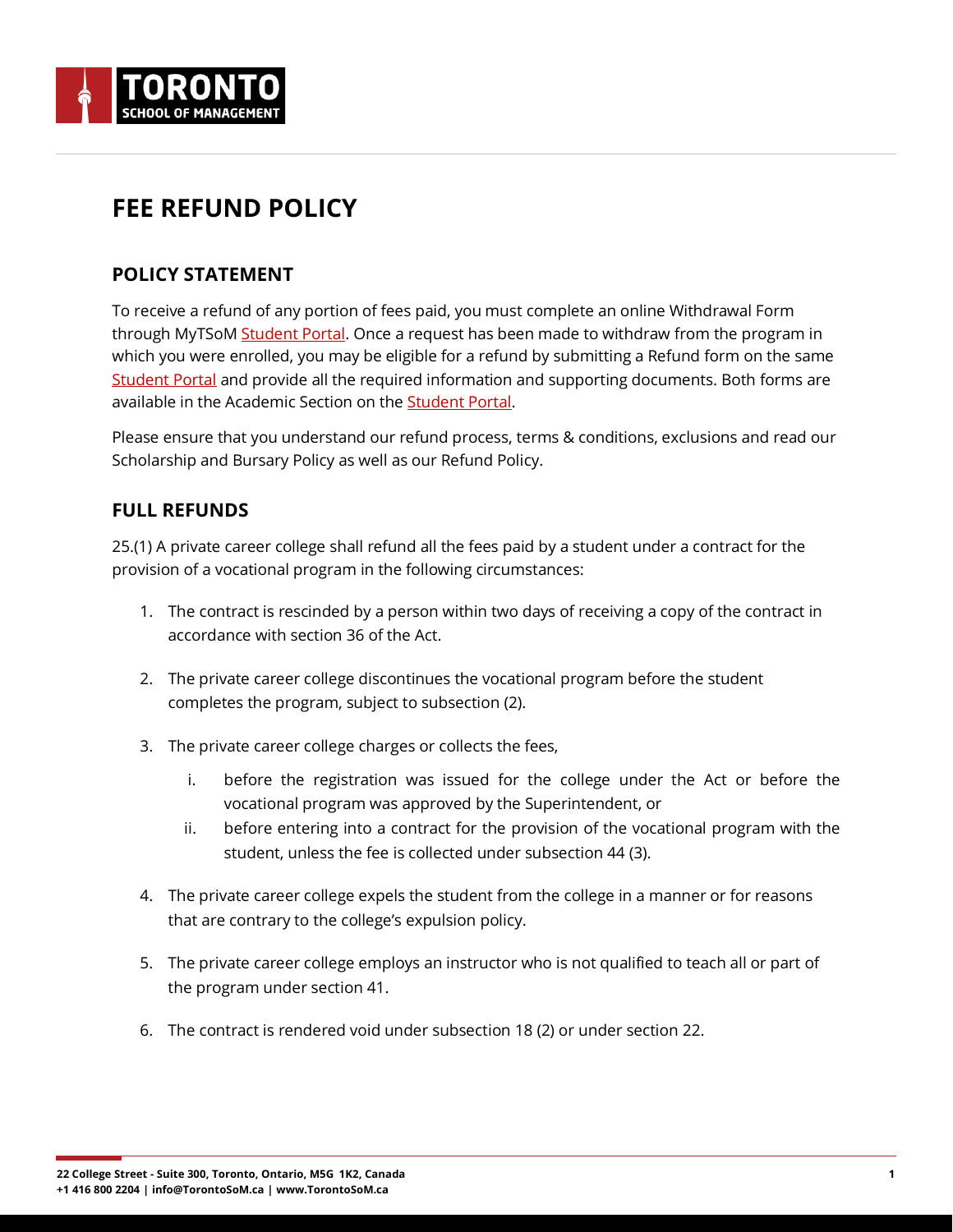- 7. If a private career college fails to, or does not accurately, provide in the itemized list provided to the Superintendent under section 43 a fee item corresponding to a fee paid by a student for the provision of a vocational program, the college shall pay the student,
	- i. in the case of an item not provided by the college, the full amount of the fee for the item, and
	- ii. in the case of a fee in excess of the amount of the fee provided for the item, the difference between the amount of the fee for the item provided to the Superintendent and the fee collected. O. Reg. 415/06, s. 25 (1).

(2) A full refund is not payable in the circumstances described in paragraph 2 of subsection (1) if the discontinuance of the vocational program coincides with the private career college ceasing to operate. O. Reg. 415/06, s. 25 (2).

(3) A refund is not payable under paragraphs 1 to 6 of subsection (1) unless the student gives the private career college a written demand for the refund. O. Reg. 415/06, s. 25 (3).

(4) A refund under subsection (1) is payable by the private career college within 30 days of the day the student delivers to the college,

- a) in the case of a rescission under section 36 of the Act, notice of the rescission; or
- b) in the case of a refund under paragraphs 2 to 6 of subsection (1), a written demand for the refund. O. Reg. 415/06, s. 25 (4).

## **PARTIAL REFUND WHERE STUDENT DOES NOT COMMENCE PROGRAM**

26. (1) If a student is admitted to a vocational program, pays fees to the private career college in respect of the program and subsequently does not commence the program, the college shall refund part of the fees paid by the student in the following circumstances:

- 1. The student gives the college notice that he or she is withdrawing from the program before the day the vocational program commences.
- 2. In the case of a student who is admitted to a vocational program on the condition that the student meet specified admission requirements before the day the program commences, the student fails to meet the requirements before that day.
- 3. The student does not attend the program during the first 14 days that follow the day the program commenced and the college gives written notice to the student that it is cancelling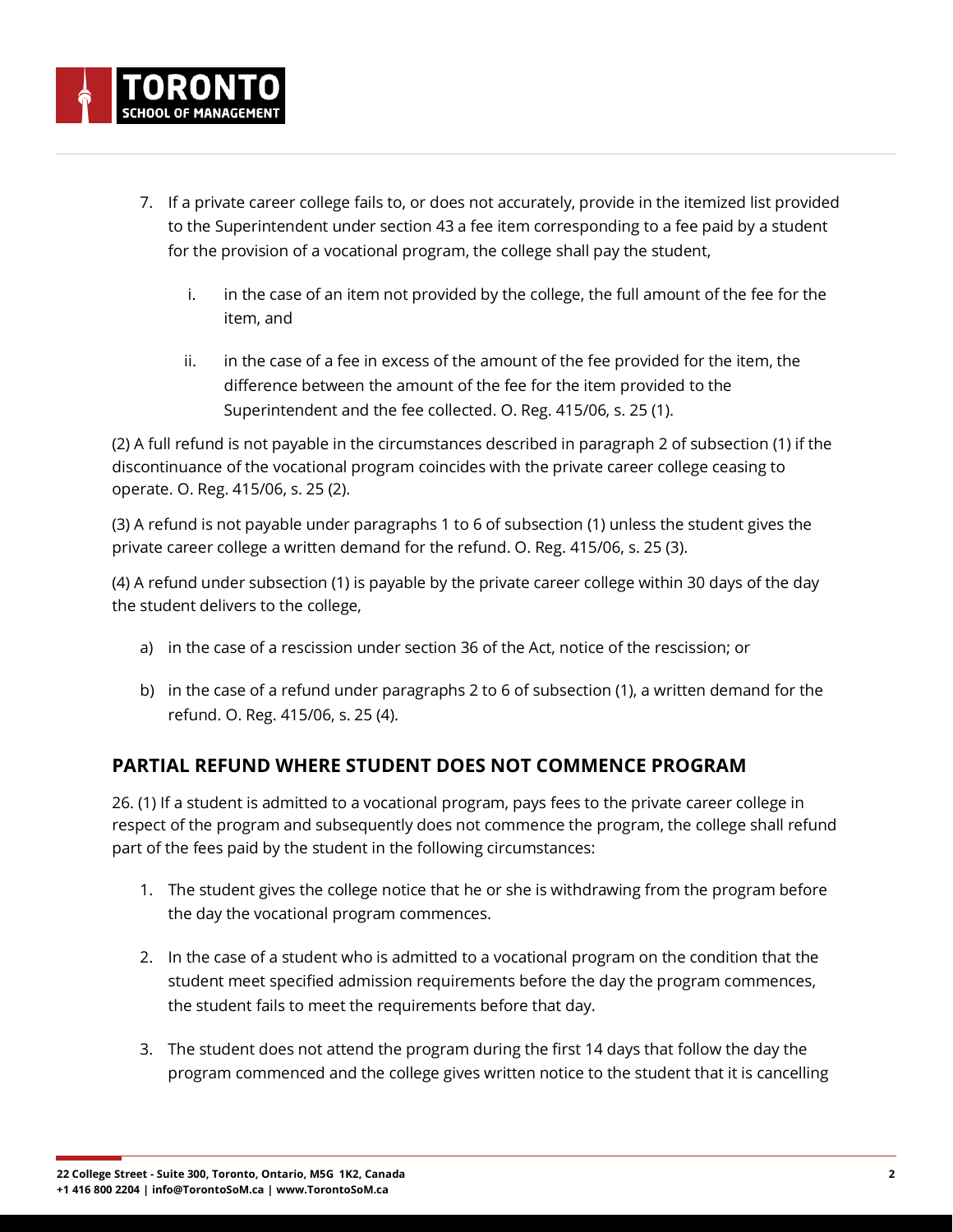

(2) The amount of a refund under subsection (1) shall be an amount that is equal to the full amount paid by the student for the vocational program, less an amount equal to the lesser of 20 per cent of the full amount of the fee and \$500. O. Reg. 415/06, s. 26 (2).

(3) A refund under subsection (1) is payable,

- a) in the case of a refund under paragraph 1 of subsection (1), within 30 days of the day the student gives notice of withdrawing from the program;
- b) in the case of a refund under paragraph 2 of subsection (1), within 30 days of the day the vocational program commences; and
- c) in the case of a refund under paragraph 3 of subsection (1), within 45 days of the day the vocational program commences. O. Reg. 415/06, s. 26 (3).

(4) For the purposes of paragraph 3 of subsection (1), it is a condition of a contract for the provision of a vocational program that the private career college may cancel the contract within 45 days of the day the vocational program commences if the person who entered the contract with the college fails to attend the program during the 14 days that follow the day the vocational program commences. O. Reg. 415/06, s. 26 (4).

(5) A private career college that wishes to cancel a contract in accordance with subsection (4) shall give written notice of the cancellation to the other party to the contract within 45 days of the day the vocational program commences. O. Reg. 415/06, s. 26 (5).

# **PARTIAL REFUNDS: WITHDRAWALS AND EXPULSIONS AFTER PROGRAM COMMENCED**

- 27. (1) A private career college shall give a student who commences a vocational program a refund of part of the fees paid in respect of the program if, at a time during the program determined under subsection (3),
	- a) the student withdraws from the program after the program has commenced; or
	- b) the student is expelled from the program in circumstances where the expulsion is permitted under the private career college's expulsion policy. O. Reg. 415/06, s. 27 (1).

(2) This section does not apply to vocational programs described in sections 28 and 29. O. Reg. 415/06, s. 27 (2).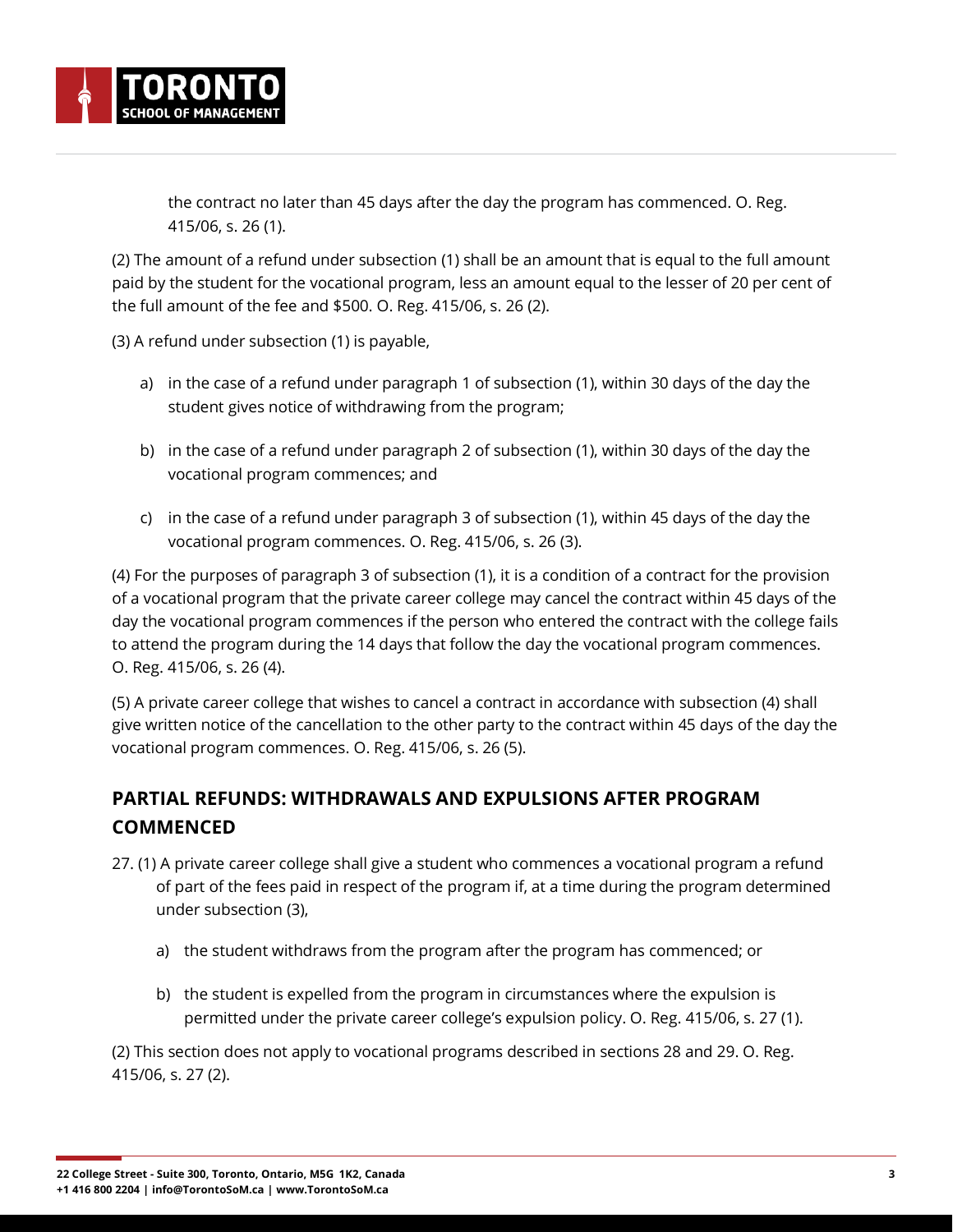(3) A private career college shall pay a partial refund under this section only if the withdrawal or expulsion from the vocational program occurs at a time during the program determined in accordance with the following rules:

- 1. In the case of a vocational program that is less than 12 months in duration, the withdrawal or expulsion occurs during the first half of the program.
- 2. In the case of a vocational program that is 12 months or more in duration,
	- i. for the first 12 months in the duration of the program and for every subsequent full 12 months in the program, the withdrawal or expulsion occurs during the first six months of that 12-month period, and
	- ii. for any period in the duration of the vocational program remaining after the last 12 month period referred to in subparagraph i has elapsed, the withdrawal or expulsion occurs in the first half of the period. O. Reg. 415/06, s. 27 (3).

(4) If the student withdraws or is expelled from a vocational program within the first half of a period referred to in subsection (3), the amount of the refund that the private career college shall pay the student shall be equal to the full amount of the fees paid in respect of the program less,

- a) an amount that is equal to the lesser of 20 per cent of the full amount of the fees in respect of the program and \$500; and
- b) the portion of the fees in respect of the portion of the period that had elapsed at the time of the withdrawal or expulsion. O. Reg. 415/06, s. 27 (4).

(5) If the student withdraws or is expelled from a vocational program during the second half of a period referred to in subsection (3), the private career college is not required to pay the student any refund in respect of that period. O. Reg. 415/06, s. 27 (5).

(6) A private career college shall refund the full amount of fees paid in respect of a period that had not yet commenced at the time of the withdrawal or expulsion. O. Reg. 415/06, s. 27 (6).

## **NO RETENTION OF REFUND**

30. A private career college shall not retain, by way of deduction or set-off, any refund of fees payable to a student under sections 25 to 29 in order to recover an amount owed by the student in respect of any service or program other than a vocational program offered by the private career college. O. Reg. 415/06, s. 30.

## **TREATMENT OF BOOKS AND EQUIPMENT**